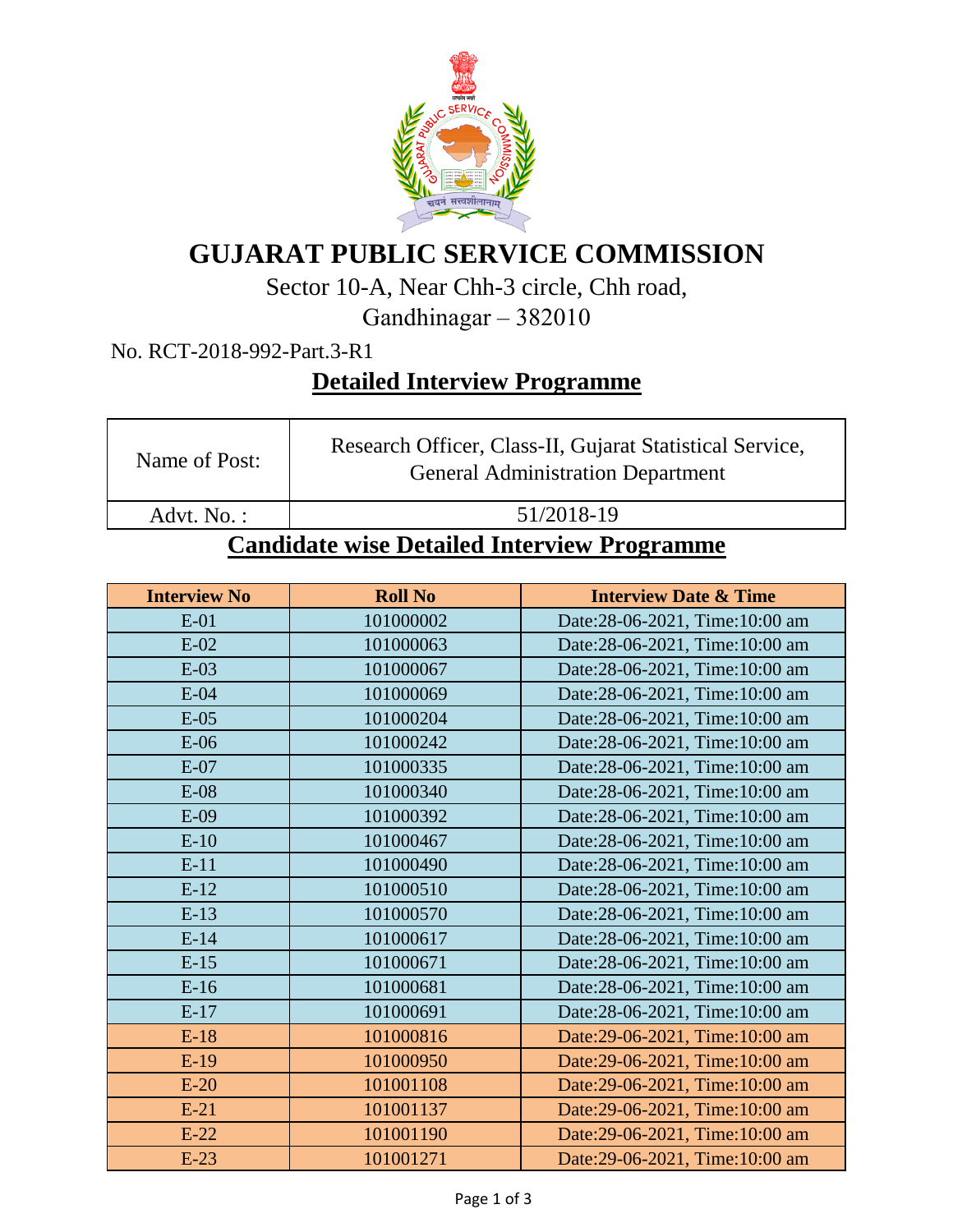| <b>Interview No</b> | <b>Roll No</b> | <b>Interview Date &amp; Time</b> |
|---------------------|----------------|----------------------------------|
| $E-24$              | 101001347      | Date:29-06-2021, Time:10:00 am   |
| $E-25$              | 101001405      | Date:29-06-2021, Time:10:00 am   |
| $E-26$              | 101001427      | Date:29-06-2021, Time:10:00 am   |
| $E-27$              | 101001597      | Date:29-06-2021, Time:10:00 am   |
| $E-28$              | 101001721      | Date:29-06-2021, Time:10:00 am   |
| $E-29$              | 101001827      | Date:29-06-2021, Time:10:00 am   |
| $E-30$              | 101001835      | Date:29-06-2021, Time:10:00 am   |
| $E-31$              | 101001951      | Date:29-06-2021, Time:10:00 am   |
| $E-32$              | 101001970      | Date:29-06-2021, Time:10:00 am   |
| E-33                | 101002179      | Date:29-06-2021, Time:10:00 am   |
| E-34                | 101002190      | Date:29-06-2021, Time:10:00 am   |
| $E-35$              | 101002204      | Date:30-06-2021, Time:10:00 am   |
| E-36                | 101002250      | Date:30-06-2021, Time:10:00 am   |
| E-37                | 101002273      | Date:30-06-2021, Time:10:00 am   |
| E-38                | 101002321      | Date:30-06-2021, Time:10:00 am   |
| E-39                | 101002395      | Date:30-06-2021, Time:10:00 am   |
| $E-40$              | 101002414      | Date:30-06-2021, Time:10:00 am   |
| $E-41$              | 101002504      | Date:30-06-2021, Time:10:00 am   |
| $E-42$              | 101002574      | Date:30-06-2021, Time:10:00 am   |
| $E-43$              | 101002656      | Date:30-06-2021, Time:10:00 am   |
| $E-44$              | 101002660      | Date:30-06-2021, Time:10:00 am   |
| $E-45$              | 101002668      | Date:30-06-2021, Time:10:00 am   |
| $E-46$              | 101002706      | Date:30-06-2021, Time:10:00 am   |
| $E-47$              | 101002778      | Date:30-06-2021, Time:10:00 am   |
| $E-48$              | 101002814      | Date:30-06-2021, Time:10:00 am   |
| $E-49$              | 101003007      | Date:30-06-2021, Time:10:00 am   |
| $E-50$              | 101003008      | Date:30-06-2021, Time:10:00 am   |
| $E-51$              | 101003051      | Date:30-06-2021, Time:10:00 am   |
| $E-52$              | 101003163      | Date:01-07-2021, Time:10:00 am   |
| $E-53$              | 101003448      | Date:01-07-2021, Time:10:00 am   |
| $E-54$              | 101003479      | Date:01-07-2021, Time:10:00 am   |
| $E-55$              | 101003505      | Date:01-07-2021, Time:10:00 am   |
| $E-56$              | 101003574      | Date:01-07-2021, Time:10:00 am   |
| $E-57$              | 101003586      | Date:01-07-2021, Time:10:00 am   |
| $E-58$              | 101003614      | Date:01-07-2021, Time:10:00 am   |
| $E-59$              | 101003636      | Date:01-07-2021, Time:10:00 am   |
| $E-60$              | 101003696      | Date:01-07-2021, Time:10:00 am   |
| $E-61$              | 101003823      | Date:01-07-2021, Time:10:00 am   |
| $E-62$              | 101003854      | Date:01-07-2021, Time:10:00 am   |
| $E-63$              | 101003962      | Date:01-07-2021, Time:10:00 am   |
| $E-64$              | 101004012      | Date:01-07-2021, Time:10:00 am   |
| $E-65$              | 101004144      | Date:01-07-2021, Time:10:00 am   |
| $E-66$              | 101004189      | Date:01-07-2021, Time:10:00 am   |
| $E-67$              | 101004288      | Date:01-07-2021, Time:10:00 am   |